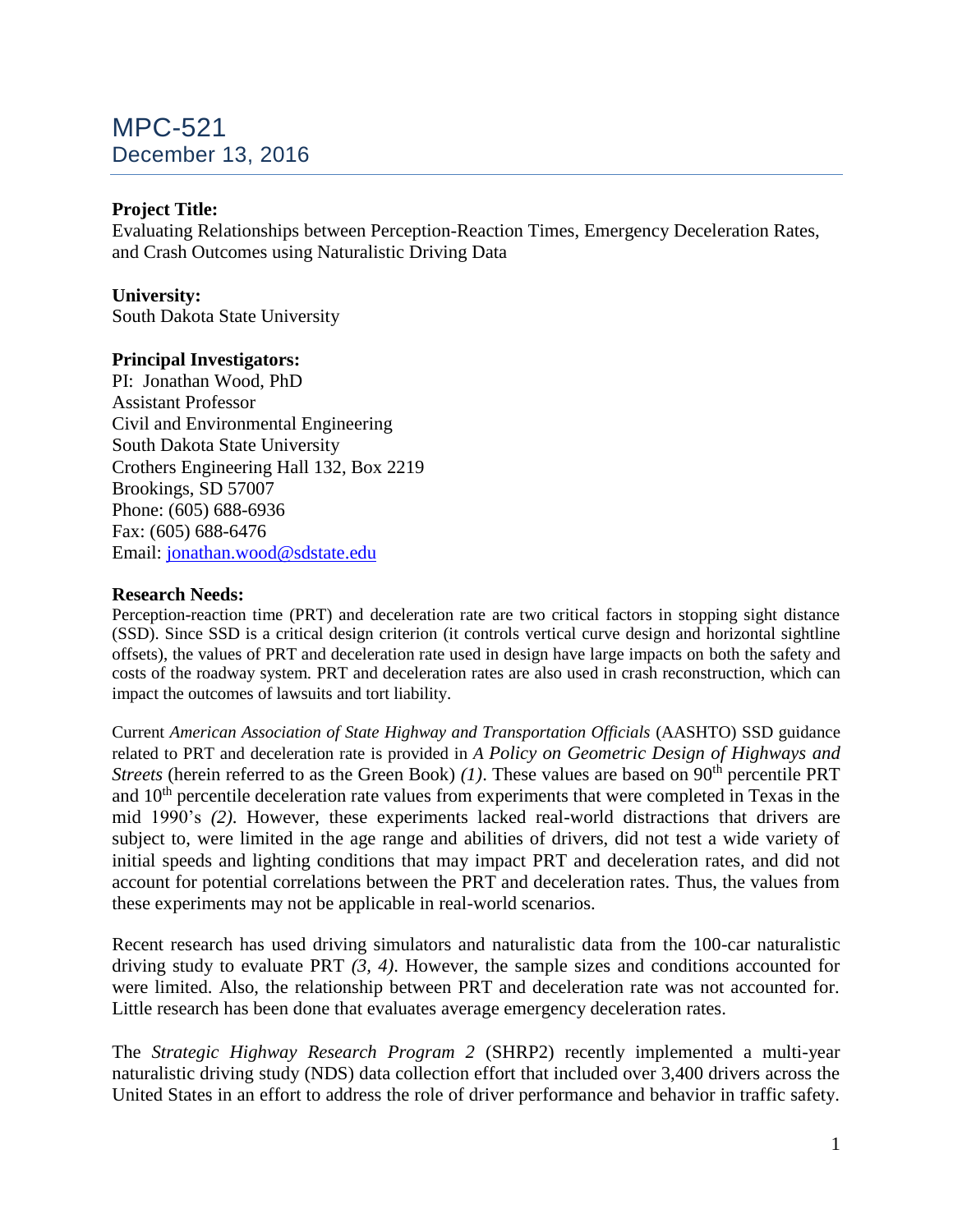This effort developed a database that researchers can use to assess driver characteristics and behaviors. This is a potential source that could be used to assess and develop models of the relationships between PRT and emergency deceleration rates. Given that data are available for crashes and near crashes, evaluation of the differences in PRT and deceleration rates for crash and near crash events may also reveal interesting differences that can be used to prevent crashes in the future.

There are likely multiple factors that influence the relationship between PRT and deceleration rate. The deceleration rate a person is likely to select (i.e., the intensity of brake application) in braking situations is likely to depend on the level of risk the driver perceives. Thus, there is potential that PRT has a direct impact on emergency deceleration rates. Large values of PRT may occur due to inattentiveness, yet the driver may brake harder due to an impending collision when compared to a shorter PRT for the same situation. Conversely, attentive drivers with long PRT may have low deceleration rates if they judge the conflict to be low risk (i.e., there is little urgency for either PRT or braking). Thus, high PRT may be associated with high deceleration rates when drivers are inattentive while attentive drivers are likely to have low PRT and high deceleration rates (for high risk situations) and high PRT and low deceleration rates for low risk situations.

Understanding the relationship between PRT and deceleration rate can improve transportation engineers understanding of human factors related to SSD, leading to improved design guidance and safer roadways. It could also improve crash reconstruction and the ability to determine what happened at crashes. Therefore, a study is needed to evaluate 1) the differences in PRT and deceleration rates between crash and near crash events and 2) the relationship between PRT and deceleration rates. The results of this research could be used by transportation agencies to improve design guidance. The results could also be used in crash reconstruction and for developing policies aimed at reducing the number and severity of crashes that occur on and near the roadway.

# **Research Objectives:**

- 1) Evaluate the differences in PRT and emergency deceleration rates between crash and near crash events.
- 2) Determine the strength of correlations between PRT and emergency deceleration. Also, determine if there is a causal relationship between PRT and emergency deceleration rates and, if so, what the relationship is.
- 3) Develop a method and equations for predicting the PRT and deceleration rate for drivers that can be used for design and for crash reconstruction.

#### **Research Methods:**

The research objectives will be met through the execution of the work plan. Naturalistic driving data from the SHRP2 database will be used for evaluation. Statistical methods that account for unobserved heterogeneity, causal relationships, and other potential issues will be used. These may include random parameters models, Bayesian causal networks, matching methods, structural equations models, and other statistical and econometrics methods.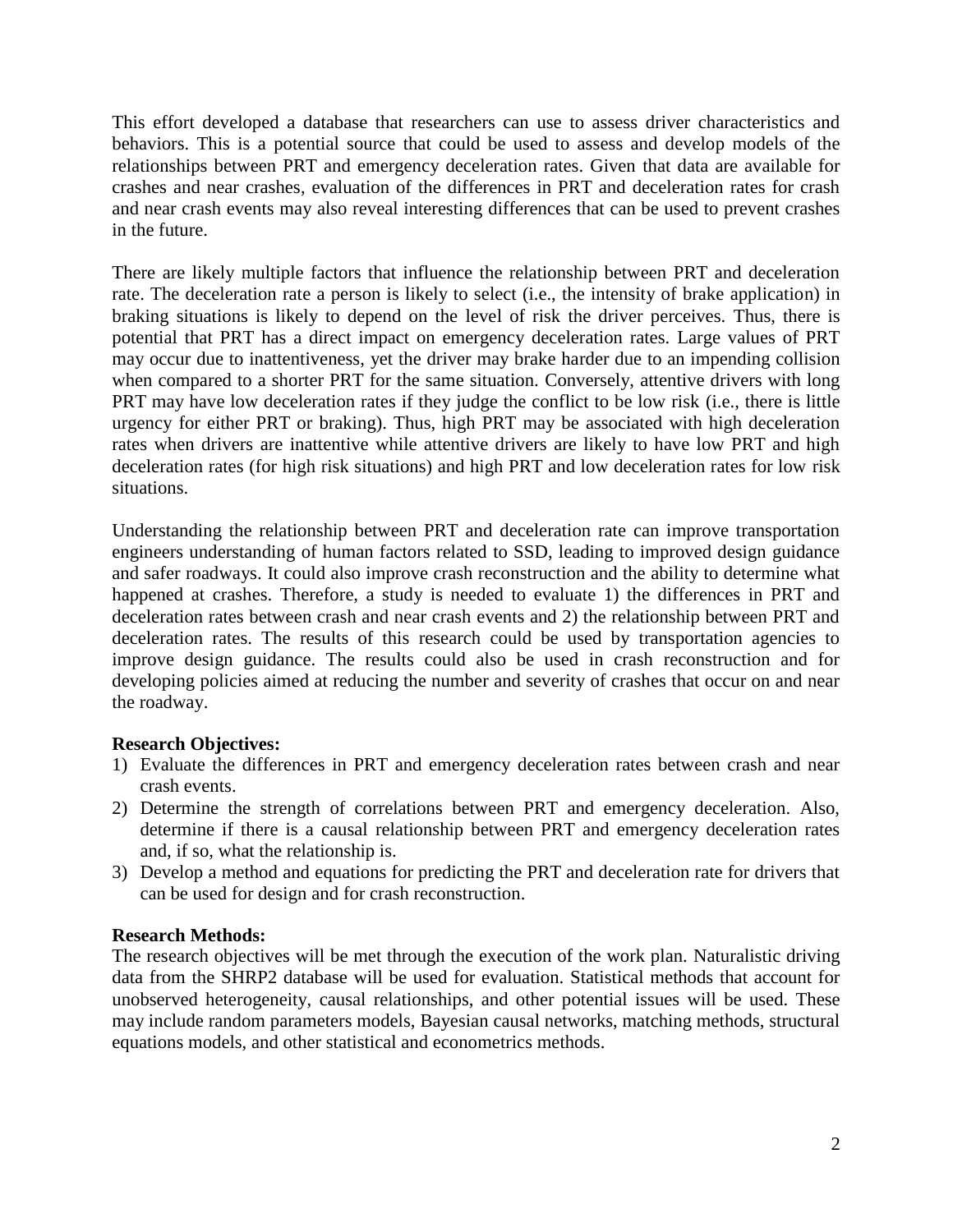#### **Expected Outcomes:**

This research could identify relationships between PRT and deceleration rates that have not been previously investigated. Understanding these relationships could improve design guidance and safety for the transportation network. Also, understanding differences in PRT and deceleration rates between crashes and near crashes could be used to develop policies to improve the safety of the users of the transportation system. The results of the analysis will be used to develop equations for predicting PRT and deceleration rates that can be in design and for crash reconstruction.

#### **Relevance to Strategic Goals:**

The expected outcomes of this project are directly related to the following goals: Safety

#### **Educational Benefits:**

This project will provide valuable learning opportunities for two graduate students (one for two years and another for a single year) related to transportation engineering, human factors, and statistics/econometrics. It will also provide both students with the opportunity to travel to a conference to present the research and gain experience interacting with researchers and practicing engineers.

#### **Work Plan:**

The research objectives of this project will be met by completing the following tasks:

- 1) Perform a comprehensive literature review for PRT and deceleration rates related to design and crash reconstruction.
- 2) Using the SHRP2 NDS data, evaluate differences in PRT and emergency deceleration rates between crashes and near crashes. Account for personal and observation specific characteristics such as gender, age, initial speed, roadway type, weather conditions, conflict type, and other factors.
- 3) Based on the results of task 2, identify and discuss potential applications that could be used to improve transportation safety.
- 4) Using SHRP2 NDS data, evaluate potential correlations between PRT and emergency deceleration rates. Account for personal and observation specific characteristics such as gender, age, initial speed, roadway type, weather conditions, conflict type, and other factors.
- 5) Using SHRP2 NDS data, evaluate potential causal relationships between PRT and emergency deceleration rates. Determine if a causal relationship exists and, if so, what the relationship is. Account for personal and observation specific characteristics such as gender, age, initial speed, roadway type, weather conditions, conflict type, and other factors. Compare these results with the results from task 4.
- 6) Based on tasks 4-5, develop models for PRT and deceleration rate that can be used for roadway design.
- 7) Based on tasks 4-5, develop models for PRT and deceleration rate that can be used for crash reconstruction.
- 8) Compare the results of task 6 to existing design guidance and values for PRT and deceleration rate used in design.